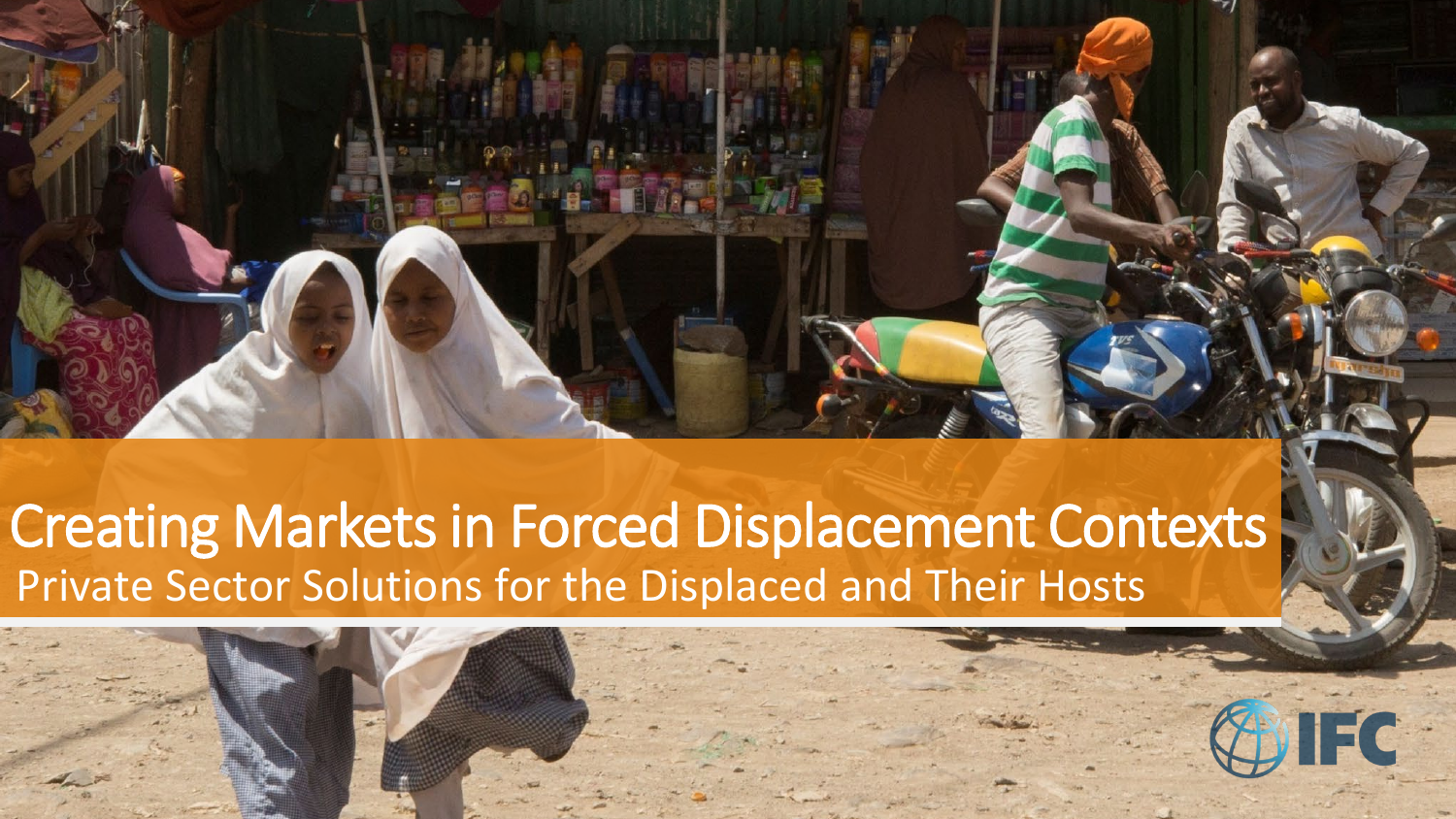

Creating Markets, Creating Opportunities

- **A member of the World Bank Group**
- **Provides investment, advice, resource mobilization**
- Triple-A credit rating; owned by 184 countries
- **Present in nearly 100 countries**

*IFC is the largest global development institution focused on the private sector in emerging markets.*

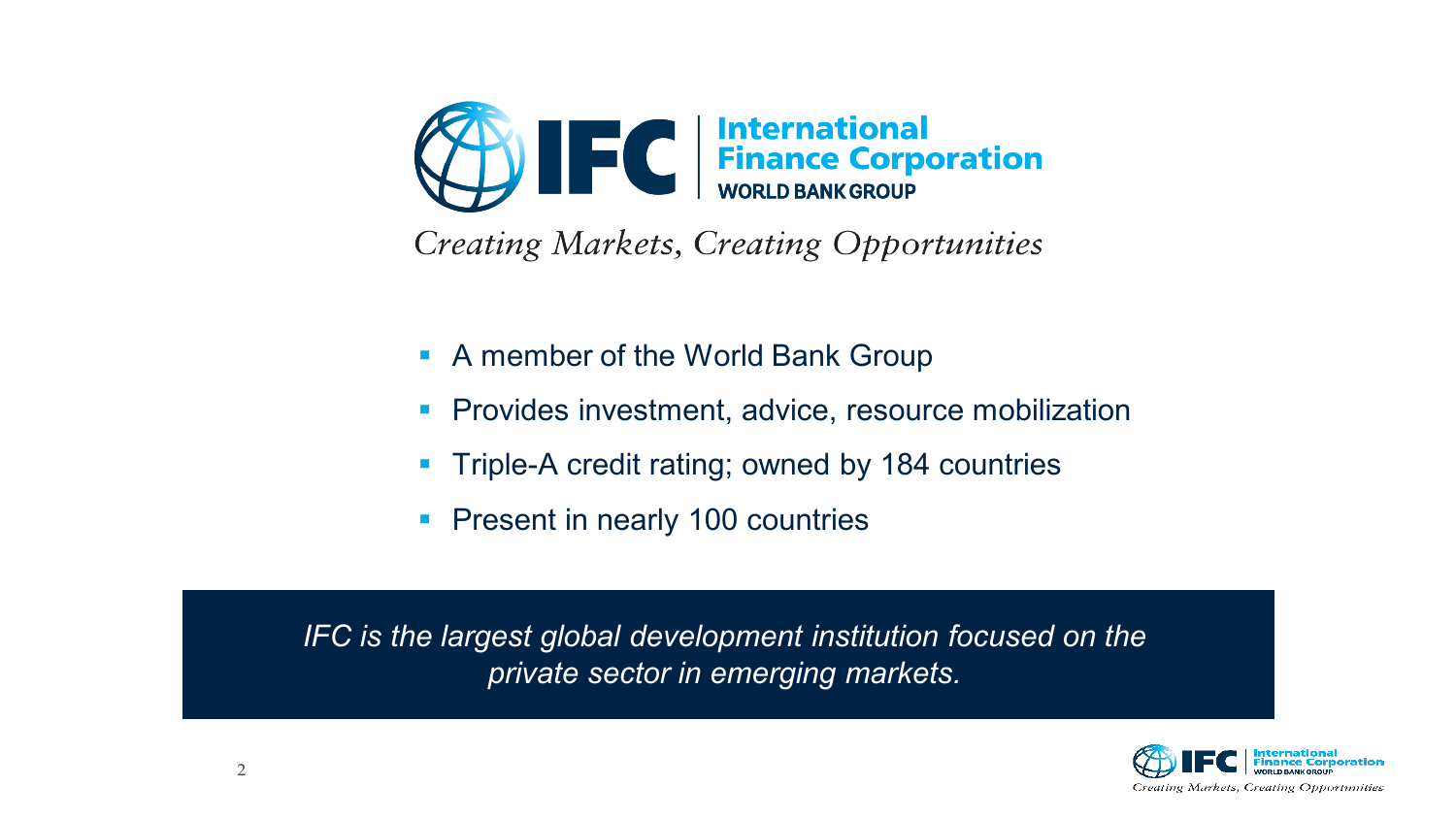## **IFC: a Member of the World Bank Group**



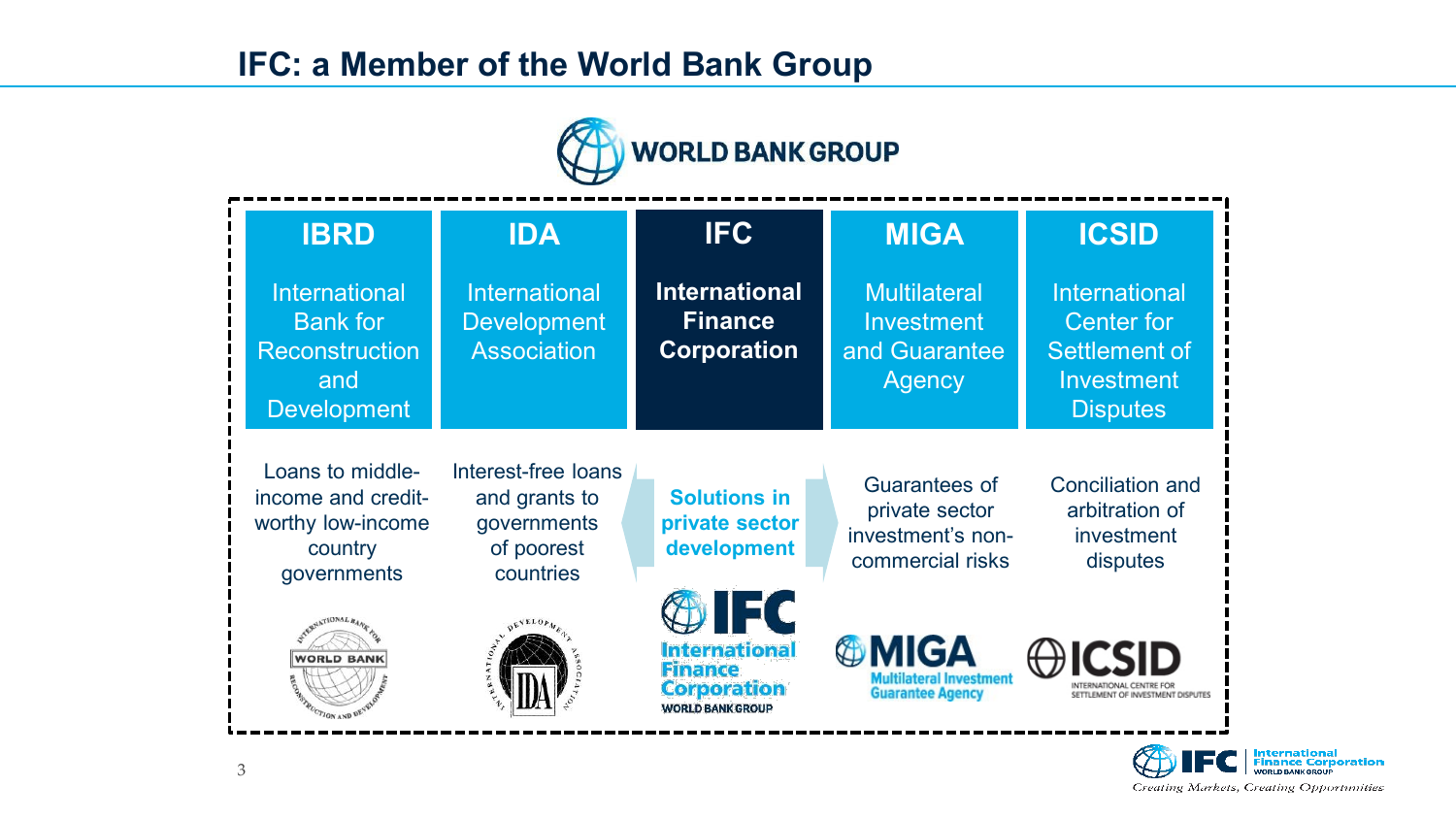# **About IFC**

- **A member of the World Bank Group**
- **AAA credit rating**
- **Over 60-year history in Emerging Markets**
- **Largest global development institution focused exclusively on the private sector in developing countries**
- **A global institution, now owned by 185 member countries**
- **100+ offices in 95+ countries worldwide**
- **~3,700 staff (54% are based outside Washington DC)**



4

**Global Presence in** 



**Financial Institutions**

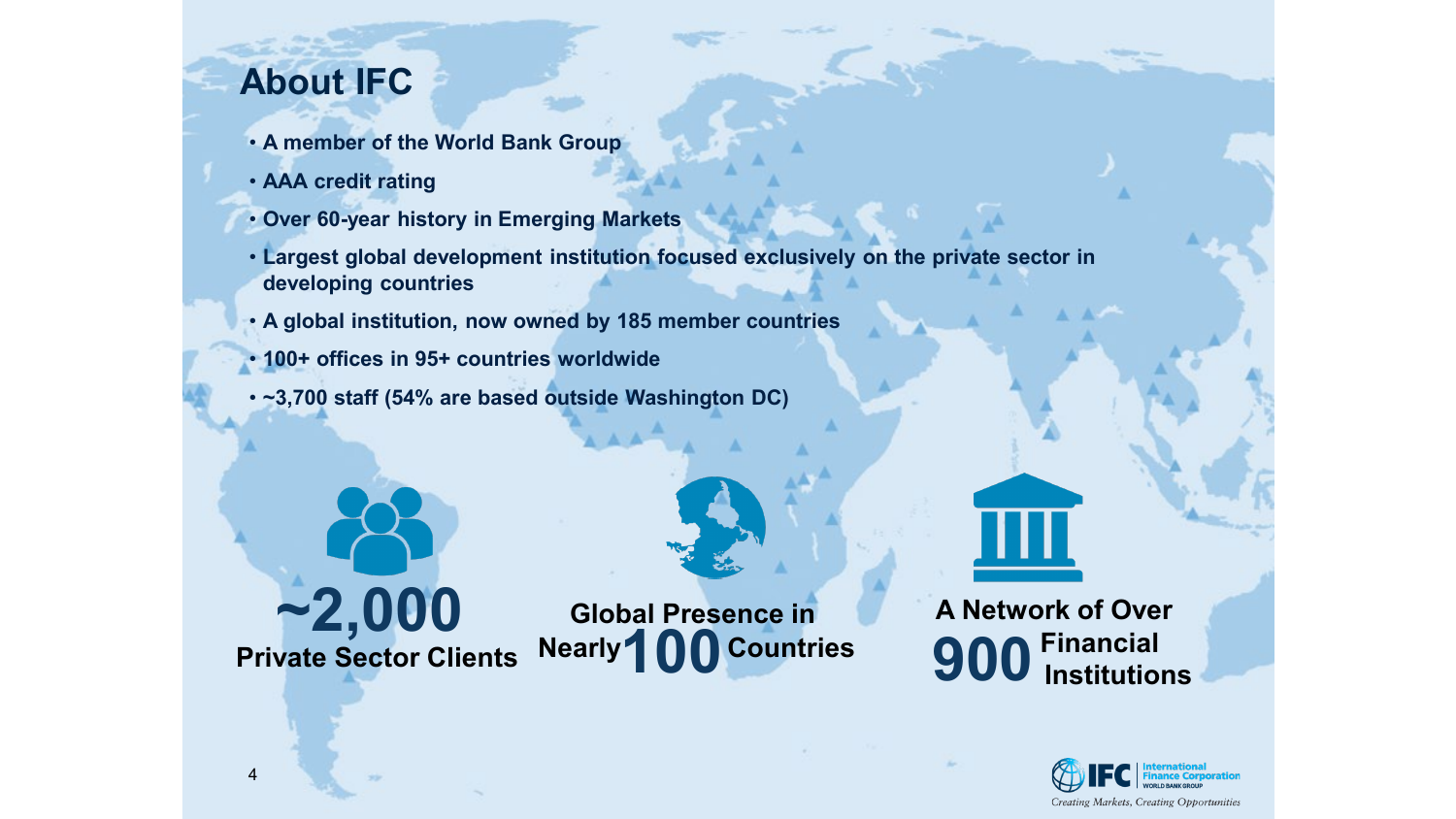# **The World Bank Group's Twin Goals**



**Major opportunities for mobilizing private capital to:**



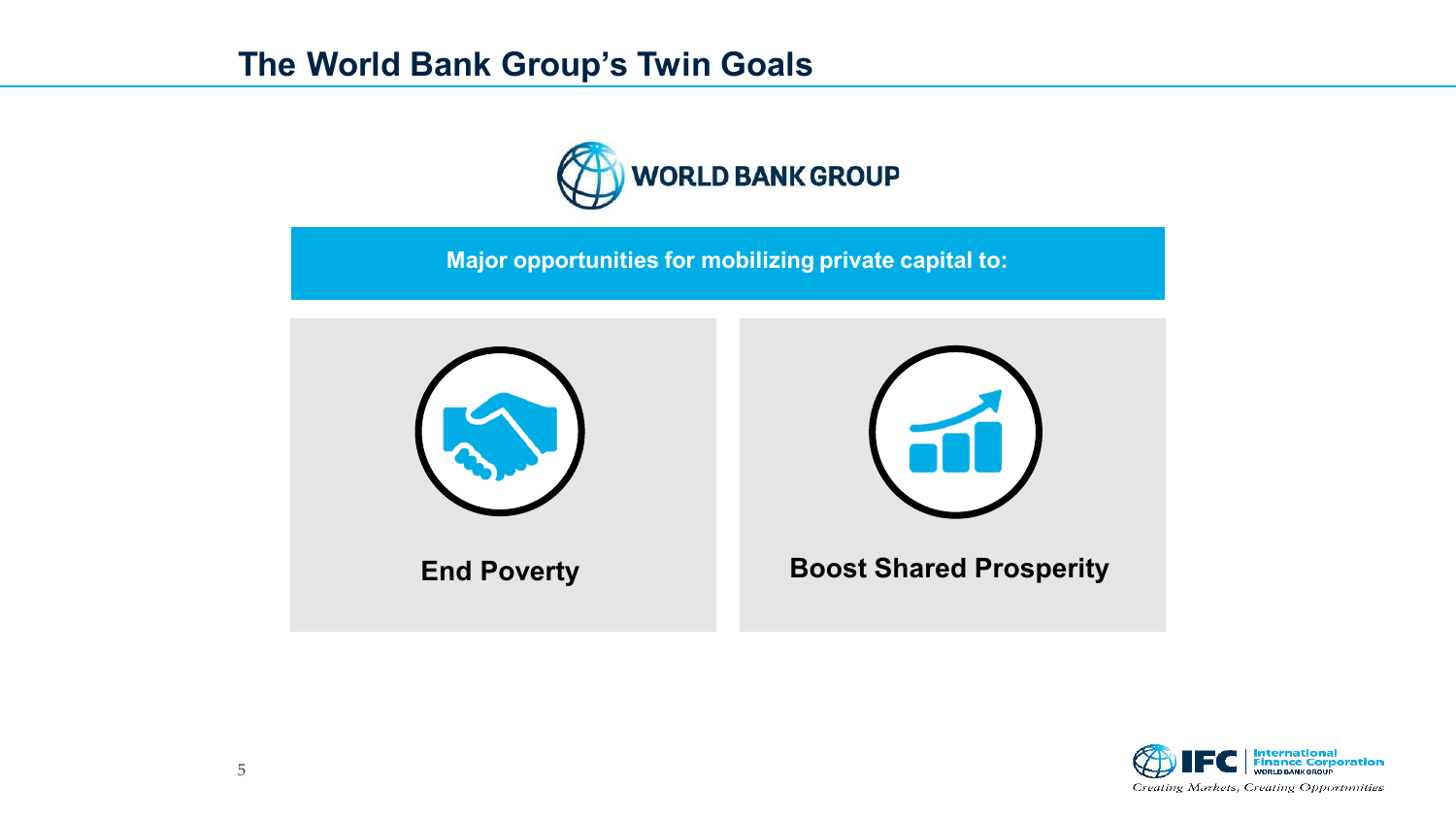## **The WBG Unique Positioning to Meet Development Goals**



#### The World Bank Group's Unique Positioning

#### **The World Bank Group is uniquely positioned to mobilize domestic resources, attract private capital, and create markets.**

#### **Use of public sector solutions helps to**

- **Establish a supportive investment** climate to mobilize private capital for investment in development
- **Address market failures and** reduce risks.
- **Improve domestic resource** mobilization, from tax revenues to capital markets
- **Enhance management of public** expenditures



#### **Use of private sector solutions helps to**

- Create jobs in a sustainable manner
- Improve access to services, innovation and technology
- **•** Demonstrate commercial viability of new markets
- **Strengthen financial intermediation** and expand local capital markets
- Generate tax revenues
- Mobilize third-party capital
- Increase competition, set standards, and improve sector performance

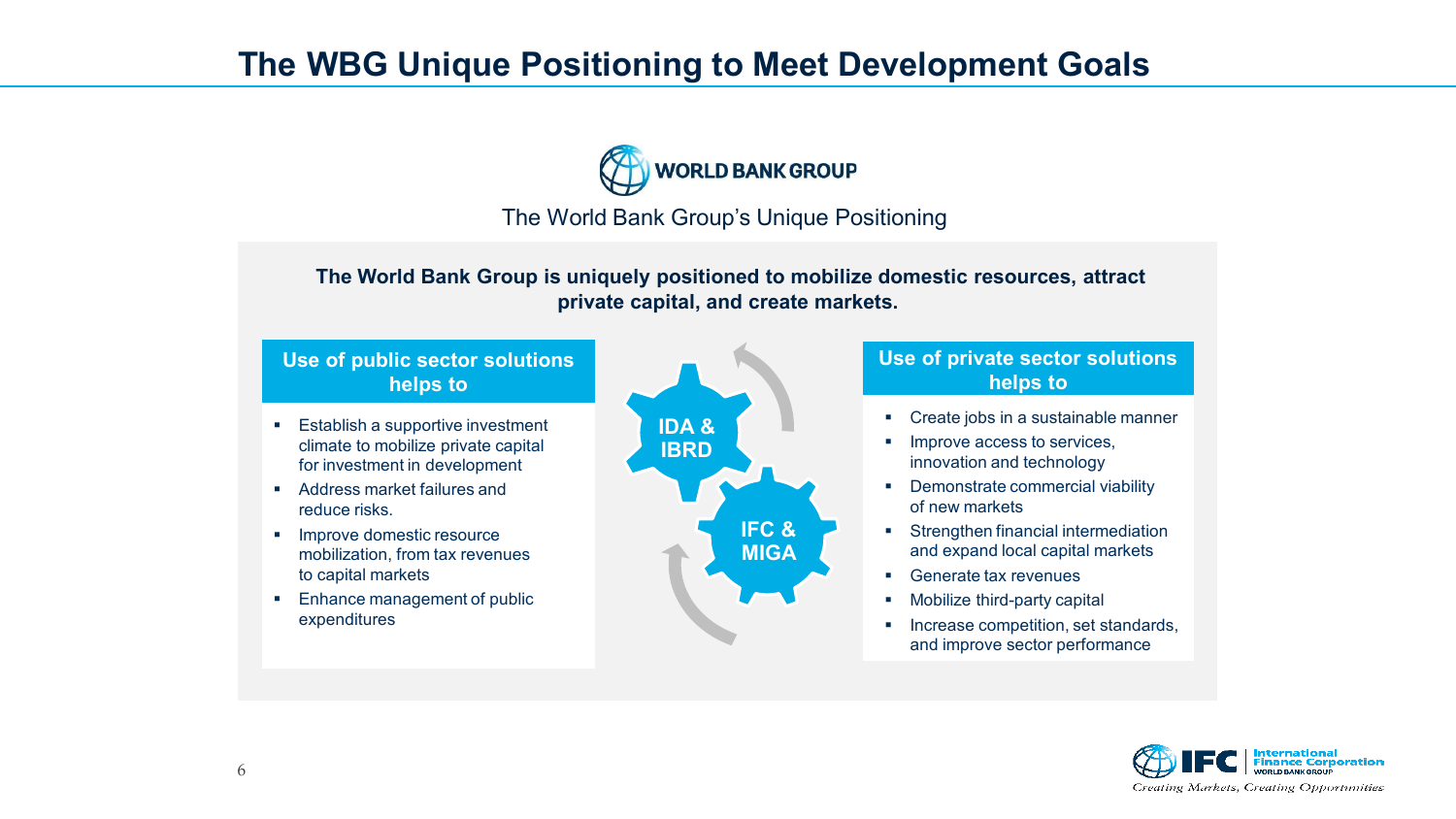# **IFC Holds \$60bn Active Portfolio as of FY2020**

 $=$   $-$ 

| S&P, Moody's                            | AAA, Aaa            |
|-----------------------------------------|---------------------|
| <b>Active Portfolio as of FY19</b>      | \$58.9 bn           |
| <b>FY20 Commitments<sup>1</sup></b>     | \$22.0 bn           |
| - Syndicated                            | \$10.8 bn           |
| - Own Account                           | \$11.2 bn           |
| <b>Number of projects</b>               | 280                 |
| <b>Investments in IDA/FCS Countries</b> | \$2.8 <sub>bn</sub> |
| <b>Investments in Climate</b>           | \$3.2 bn            |

- **EXEC** Largest multilateral source of loan and equity financing for the private sector in emerging markets; owned by 184 countries
- **Takes market risk with no sovereign quarantees**
- **Promoter of environmental, social, and corporate** governance standards
- **Resources and know-how of a global** development bank + flexibility of a merchant bank
- **Portfolio of over 2,000 companies worldwide**

### **Active Portfolio as of FY20: \$60bn**



- $\overline{\phantom{a}}$ East Asia and the Pacific
- Europe and Central Asia  $\Box$
- Latin America and the п **Caribbean**
- Middle East and North Africa П
- South Asia П
- Sub-Saharan Africa
- Globalп



**38%**

**16%**

**21% 7%**

**16%**

**17%**

**9%**

**14%**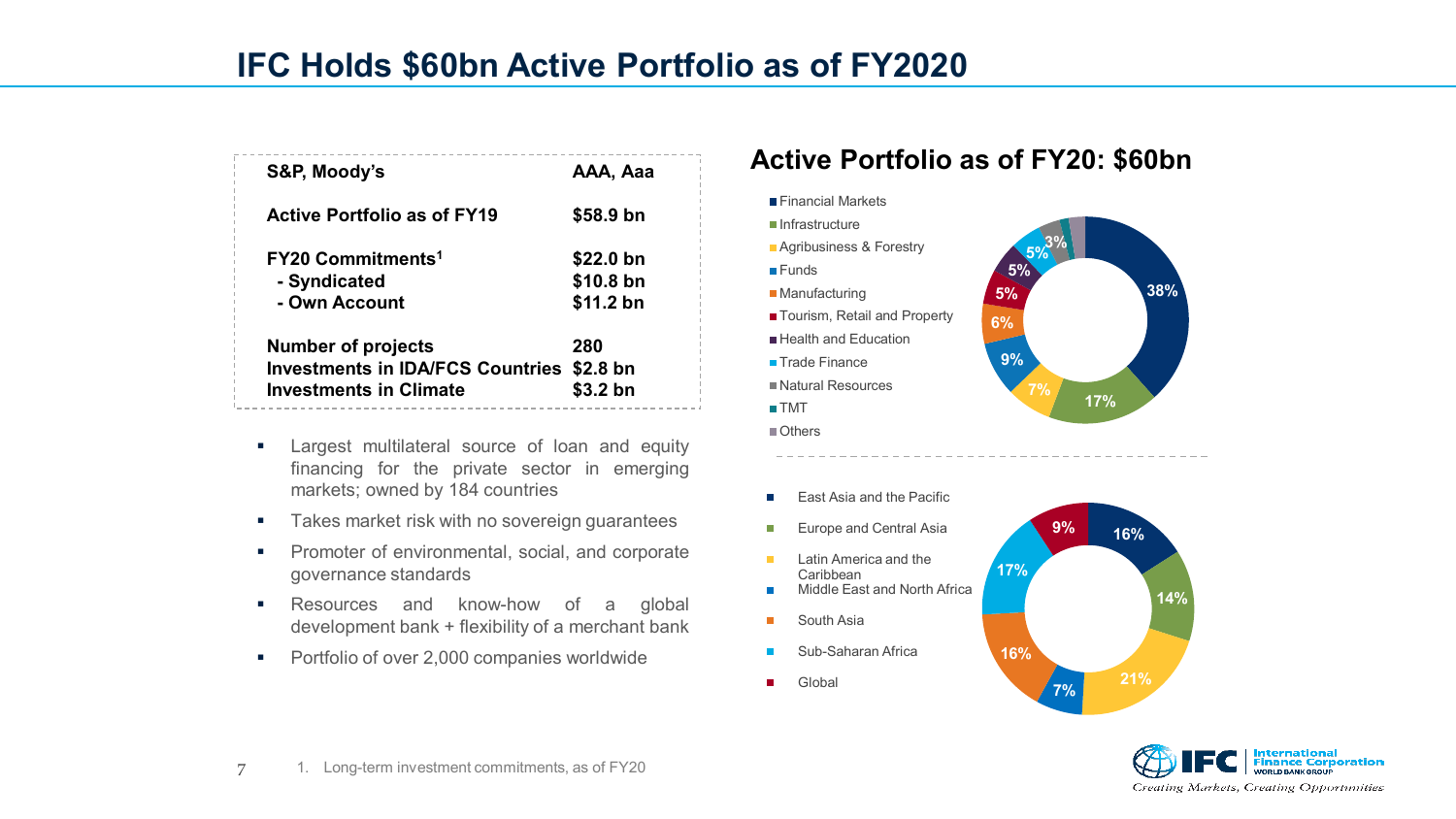# <span id="page-7-0"></span>**Examples of IFC's current engagement in Forced Displacement**

#### **Direct investments: loan and equity**

## **Refugee focused advisory interventions**

### **Market assessments and feasibility studies**

### **Partnerships**

**8**

#### **Examples**

- *Al Majmoua (Lebanon): a \$3 million senior loan to extend microfinance loans to both hostcommunities and refugees. Al Majmoua now provided loans to more than 8,500 Syrian refugees and over 80% of these refugees are women.*
- *Luminus Group (Jordan): 11 million equity investment to a leading private vocational and technical training provider in Jordan serving over 4,500 Jordanian students and Syrian refugees. 70-80% of Luminus's refugee students find employment and, in some sectors, like hospitality, all of them do.*
- *Kakuma Kalobeyei Challenge Fund: Leveraging the report "Kakuma as a Marketplace"'s finding, the FCS Africa team designed a \$27 million advisory project aimed at attracting private businesses to Kakuma Kalobeyei refugee hosting area in Turkana County, Northern Kenya. It is the largest IFC advisory project and the first refugee-and-host community focused project in Sub-SaharanAfrica.*
- *Bancamia (Colombia): In parallel to a Seed diagnostic of the regulatory, market and practical challenges of providing financial services to FDP, the FIG team (in collaboration with WeFi) has partnered with Bancamia, to develop targeted offeringsto FPD.*
- *Ureed.com: Received advisory service from IFC on how to improve its online business model and grow its demand for servicesin Jordan and Lebanon.*
- *"Kakuma as a Marketplace" report (2017) investigated the market opportunities and quantify the market size in Kakuma refugee camp and its neighboring town Kalobeyei in Northern Kenya in order to attract private sector investments.*
- *Consumer and market study of moringa and fruit value chain assessments in refugee-hosting areas in Uganda.*
- *The PROSPECTS: a EUR 500M+ partnership funded by the Netherlands and implemented by IFC, WB, UNHCR, UNICEF and the ILO. The Prospects Partnership enables IFC to engage in eight countries in Africa (Egypt, Kenya, Uganda, Ethiopia and Sudan) and Middle East (Jordan, Lebanon and Iraq) to develop private sector initiatives and deliver investments supported by the blended concessional finance to address the market opportunities that benefits both host communities and FDPs/refugees. IFC's programs and commitments in the Partnership include advisory, upstream and blended finance efforts as well as the global advocacy, knowledge and learning for promoting private sector solutionsin the FDP/refugee contexts.*